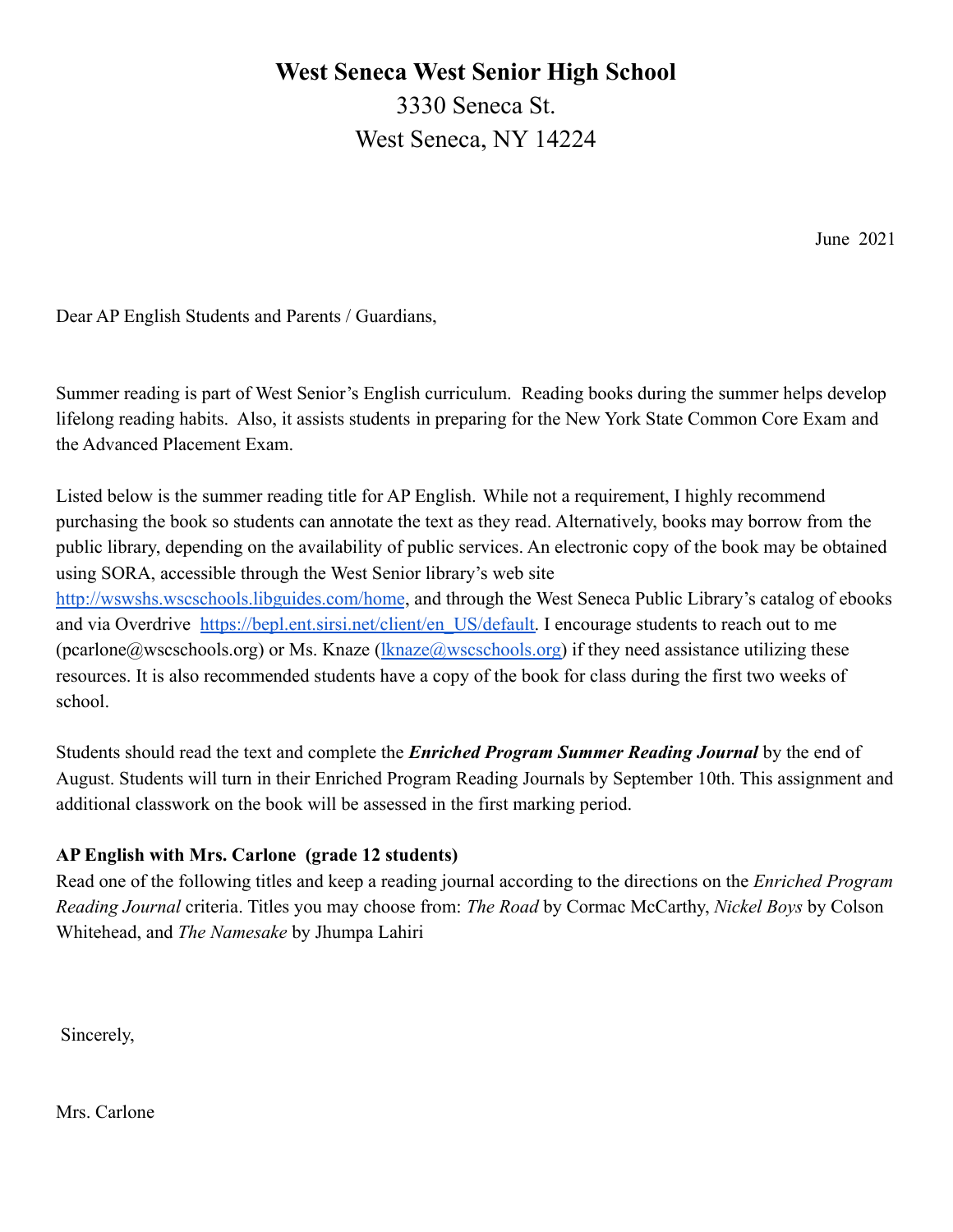# **Enriched Program Reading Journal Criteria**

**Complete the reading journal for one of the following:** *The Road* by Cormac McCarthy, *Nickel Boys* by Colson Whitehead, or *The Namesake* by Jhumpa Lahiri

As you read, complete journal entries according to the directions below. The number of entries should reflect complexity and length of the text you are analyzing for class; you should have at least 24 entries. More entries are **encouraged to cover the full scope of the novel.**

#### **Do not consult online resources or other literature guides for assistance.**

#### **Directions:**

- $\bullet$  In the textual evidence column, you will write exact quotes using ellipses ( $\ldots$ ) for long passages and enclosing text in quotation marks. Document page number (chapter number if using an ebook), speaker, and any other information necessary for recall.
- In the commentary column, you will record your thoughts and reactions using the reading strategies listed below. Each entry must be labeled according to the strategy used, i.e. (P) for a prediction you are making or (LT) for identification of a literary term and its use.
- Your textual evidence should be collected evenly throughout the book, reflecting consistent journal-keeping effort. The accompanying commentary must demonstrate use of all reading strategies and insight, a focus on details, and the beginning of analysis.

#### **Examples of Journal Entries:**

| <b>TEXTUAL EVIDENCE</b>                                                                                                                                                                                                                                                                                                                                    | <b>COMMENTARY</b>                                                                                                                                                                                                                                                                                                                                                                            |
|------------------------------------------------------------------------------------------------------------------------------------------------------------------------------------------------------------------------------------------------------------------------------------------------------------------------------------------------------------|----------------------------------------------------------------------------------------------------------------------------------------------------------------------------------------------------------------------------------------------------------------------------------------------------------------------------------------------------------------------------------------------|
| $\mathbf{1}$ .<br>"I know I fib a good deal. After all, a woman's<br>charm is fifty percent illusion, but when a thing is important<br>I tell the truth, and this is the truth: I haven't cheated my<br>sister or you or anyone else as long as I have lived." (sc. 2,<br>p.41) Blanche to Stanley when he questions her about losing<br><b>Belle Reve</b> | The word "illusion" seems consistent with Blanche's<br>character. She is secretive about her age and concerned<br>about how she looks, as if she is trying to be someone she<br>is not. Could illusion be part of the theme of the play?<br>$(DS)$ $(Q)$                                                                                                                                     |
| 2<br>Description of "shadows and lurid reflections" and<br>prostitute struggling with drunkard until police officer<br>breaks it up; Negro woman comes along and takes purse that<br>prostitute dropped (sc. 10, p. 128)                                                                                                                                   | Does Blanche see this scene played out or is it only for the<br>eyes of the audience? This scene of struggle might serve as<br>foreshadowing for what is about to happen between<br>Blanche and Stanley. Is the purse symbolic of something<br>Blanche will lose, like the high-class persona she tries to<br>portray? Do the sequins represent Blanche's false<br>decadence? $(LT) (Q) (P)$ |

#### **Reading Strategies:**

**(C) CONNECT**: Relate to a quote, description, character, setting, etc. by connecting it to your own life, another text, or to the larger world.

**(P) PREDICT**: Anticipate what might happen in the story based on details and plot.

**(Q) QUESTION**: Address any confusion by posing a question about a quote, passage, character, etc. – Who? What? When? Where? Why? How?

**(CL) CLARIFY**: Answer questions you raised earlier to aid your understanding of the plot, a character's motivation, etc. Confirm that earlier predictions you made were true or comment on how the story took a different course than anticipated.